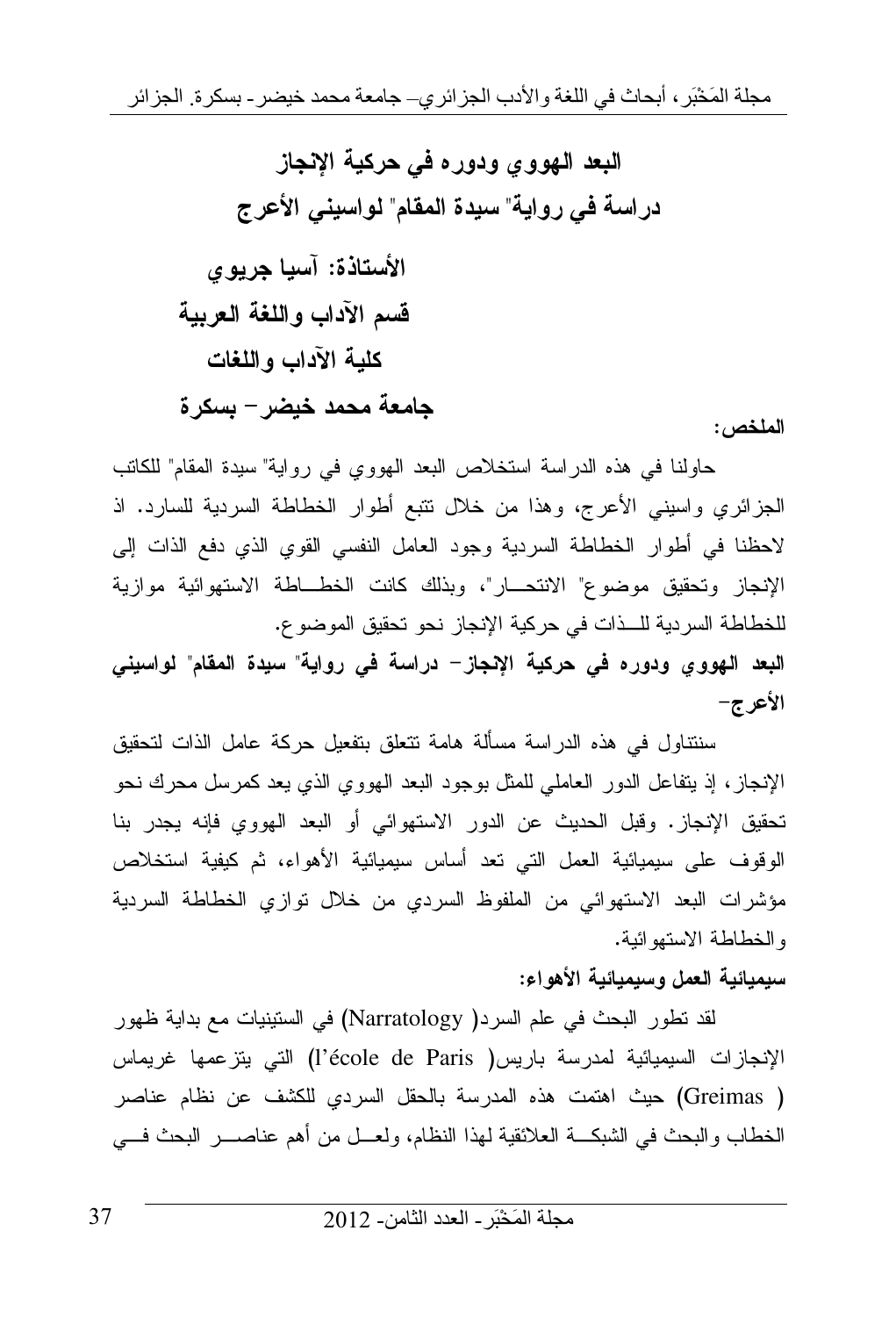البعد الـهووي ودوره فـى حركية الإنـجاز دراسة فـى رواية" سيدة المقام" لواسينـى الأعرج أ/ آسنيا جريوي الخطاب السردي تلك التي تتعلَّق بعملية المقولة السردية( Enonciation). حيث تتجاوز تحقيق الجملة بصفتها وحدة دنيا في الدرس اللساني إلى تحقيق الخطاب بصفته كلا  $(1)$  دالا

ونتيجة الاهتمام الكبير بالخطاب اختلف السيميائيون حول كيفية تحليل مكونات النص، إلا أنهم نتاولوا دراسة المعنى النصبي من خلال بنيتين منهجيتين: البنية السطحية ويتم الاعتماد فيها على المكون السردي والمكون الخطابي، والبنية العميقة التي نرصد شبكة العلاقات التي نتظم قيم المعنى في المكون السردي.<sup>(2)</sup>

ويركز المحلل السيميائي في دراسته للخطاب السردي على هاتين البنيتين: البنية السطحية للكشف عن المسارات السردية وحركة العاملين، والبنية العميقة لتفجير البعد المنطقى والمفهومي للبنية، وفي دراسة الخطاب السردي يقف المحلل السيميائي على ثلاثة مستويات هي:<sup>(3)</sup>( المستوى السردي، والمستوى المنطقى الدلالي، والمستوى الخطابي).

فإذا كانت سيميائية العمل تقوم على دراسة هذه المستويات التي تمثل البنية السطحية والبنية العميقة في العمل السردي، فإن الانتقال إلى سيميائية الأهواء هو لملأ البياض أثناء نتبع حركة الجسد في علاقته بالعالم الخارجي كما هو الحال في العلاقة الموجودة بين الذات والموضوع في العمل السردي.

لقد انشغل السيميائيون مدة طويلة بمعنى العمل أو حالة الأشياء( موضوع سيميائية العمل)، وخلال العقود الأخيرة أصبحوا يولون أهمية لمعنى الهوى أو الحالة النفسية( موضوع سيمائية الأهواء)، فإلى جانب أن العامل يعمل فهو يحس ويحتاج إلى الحالنين معًا لإثبات وجوده والصدع بمشاعره ومواقفه وإدراك مبتغاه والنأثير في الأخرين، وإذا كانت سيميائية العمل قد نبلورت مع مر السنين عدة مفاهيع وراكمت تراكمات نظرية وتطبيقية كثيرة، فإن سيميائية الأهواء رغم ما قطعته من أشواط ومازالت تبحث عن نعزيز لمكانتها داخل النظرية السيميائية العامة، وتحصين تراكماتها ونتائجها للتدليل على استقلالية البعد الانفعالي على المستوى النظري والتطبيقي على حد سواء، ويعرف هذا الصنف من السيميائيات بأسماء أخرى على نحو السيميائية التوترية والسيميائية الاتصالية وسيميائية المحسوس<sup>(4)</sup>، فكان الاهتمام بالجانب الشعوري والنفسي لعامل الذات أثناء عملية الإنجاز والانتقال من الوضعية البدئية إلى الوضعية النهائية، فإذا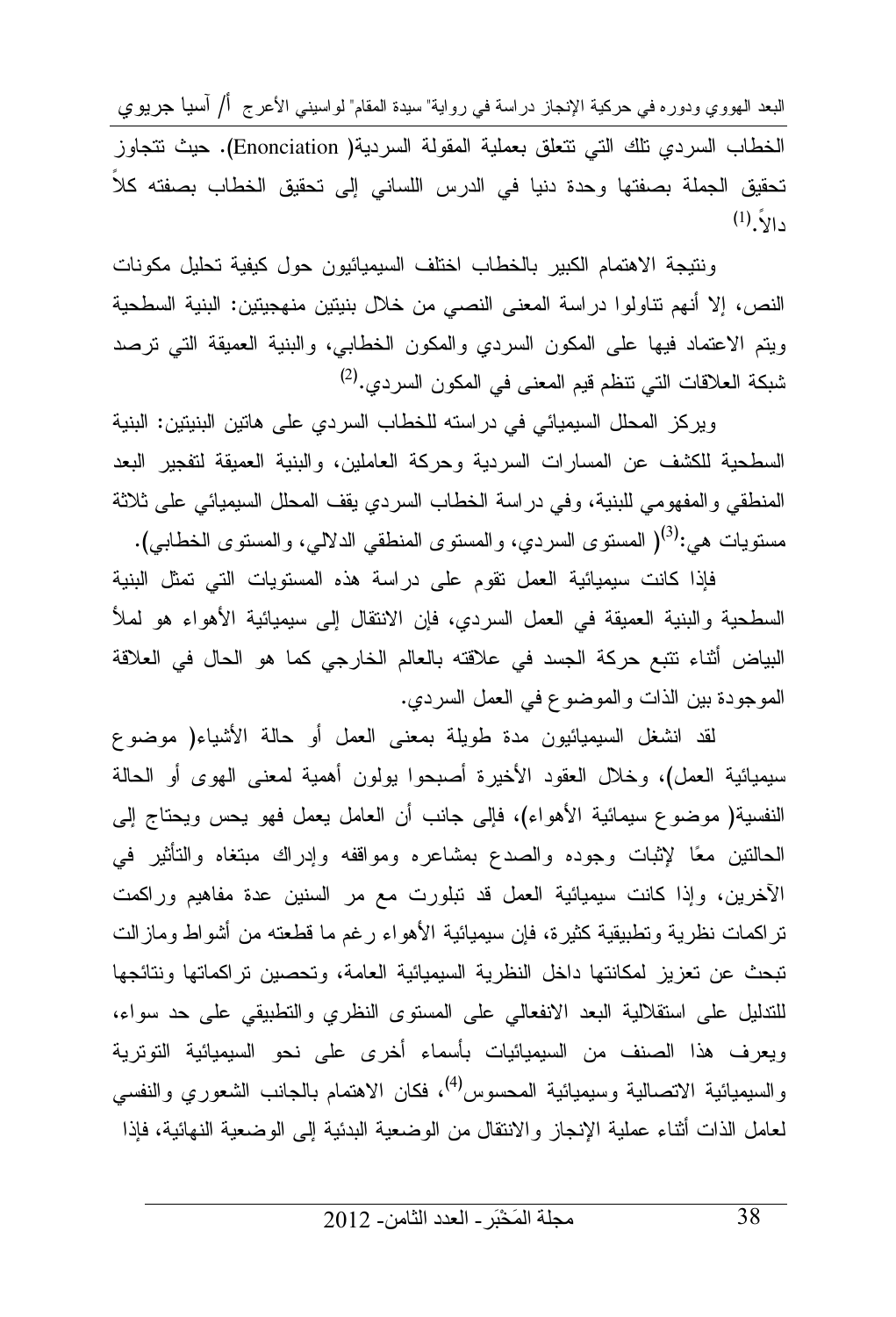مجلة المَخْبَرِ ، أبحاث في اللغة والأدب الجزائري\_ جامعة محمد خيضر ـ بسكرة الجزائر

كانت سيميائية العمل تهتم بفعل التحول فإن سيميائية الأهواء نركز على الحالات لعامل الذات في الملفوظ السردي. وبذلك" فسيميائية الأهواء نتدرج في سياق المشروع النقدي الذاتي للنظرية السيميائية، فالاهتمام بالبعد الهووي بعد حصر البعدين التداولي والمعرفي يأتـى لمـلأ بياض النظرية السيميائية الأساس، إن ظـهور إشكالية الأهواء والعواطف الإنسانية في فضاء الصرح السيميائي قد أعاد مباشرة الاعتبار إلى الحياة الداخلية للذات بعدما تم استبعادها تحت إكراهات الخلفية البنيوية، لذا فقد فرضت مقاربة هذا البعد من الناحية الإجرائية إعادة نشكيل النموذج التوليدي، لأن النشكلات الهووية نتموقع في ملتقى كل محافل المسار التوليدي للدلالة، فتمظهرها يقتضىي بعض الشروط القبلية الخاصة ذات الطبيعة الإبيستمولوجية، وكذلك بعض عمليات التلفظ".<sup>(5)</sup>

## التشكل الـهووى:

يمكن استخلاص التشكلات الهووية من الملفوظ السردي إذ يؤخذ اللفظ كعلامة دالة ومؤشر للكشف عن الجانب الشعوري للذات، ونكون هذه العلامة أداننا في الكشف الناطق في النفس البشرية والتي لا نرى بالعين المجردة فالمرء منها هو نجل بكشف عن وجود انفعالية بلا هوية ولا حدود ولا معنى، فالإحساس سابق في الوجود على التجلي الدلالي السابق على أي تمفصل سيميائي. وهو بذلك يولد خارج حدود الخطاب( …) إن هذا الإحساس لا يمكن أن يصبح مرئيا إلا من خلال نجزيئه ونحويله إلى وحدات للعزل والتمييز فهي ما يطلق عليه في اللغة العادية:( الهوى، والاستعداد، والشعور، والميل، والحب، والكراهية…إلخ)(<sup>6)</sup>، وقد يتداخل مفهوم هذه الوحدات كالنداخل الوارد بين الانفعال والعاطفة والبوى.

1–الا**نفعـــال:** حالـة نفسية جسمية تحدث نتيجة لمثير خارجي أو داخلي. وهو شكــــلان: أ– انفعال عنيف مؤقت سريع الظهور والزوال كالهيجانات وهي:( الغضب، الفرح، والخوف).

ب– انفعال هادئ بدوم طويلا يستحوذ على النفس ويصبح موجها للسلوك كالعاطفة وهي: الصداقة، الحزن، الحب، الحنان، و الخجل).<sup>(7)</sup>

2–العــاطفة: وهي انفعال هادئ يدخل النفس ببطء وهدوء، ما يلبث أن يستحوذ على النفس كلها ويصبح موجها للسلوك وقد وصفت العاطفة بالجدول الذي يحفر مجراه كالحب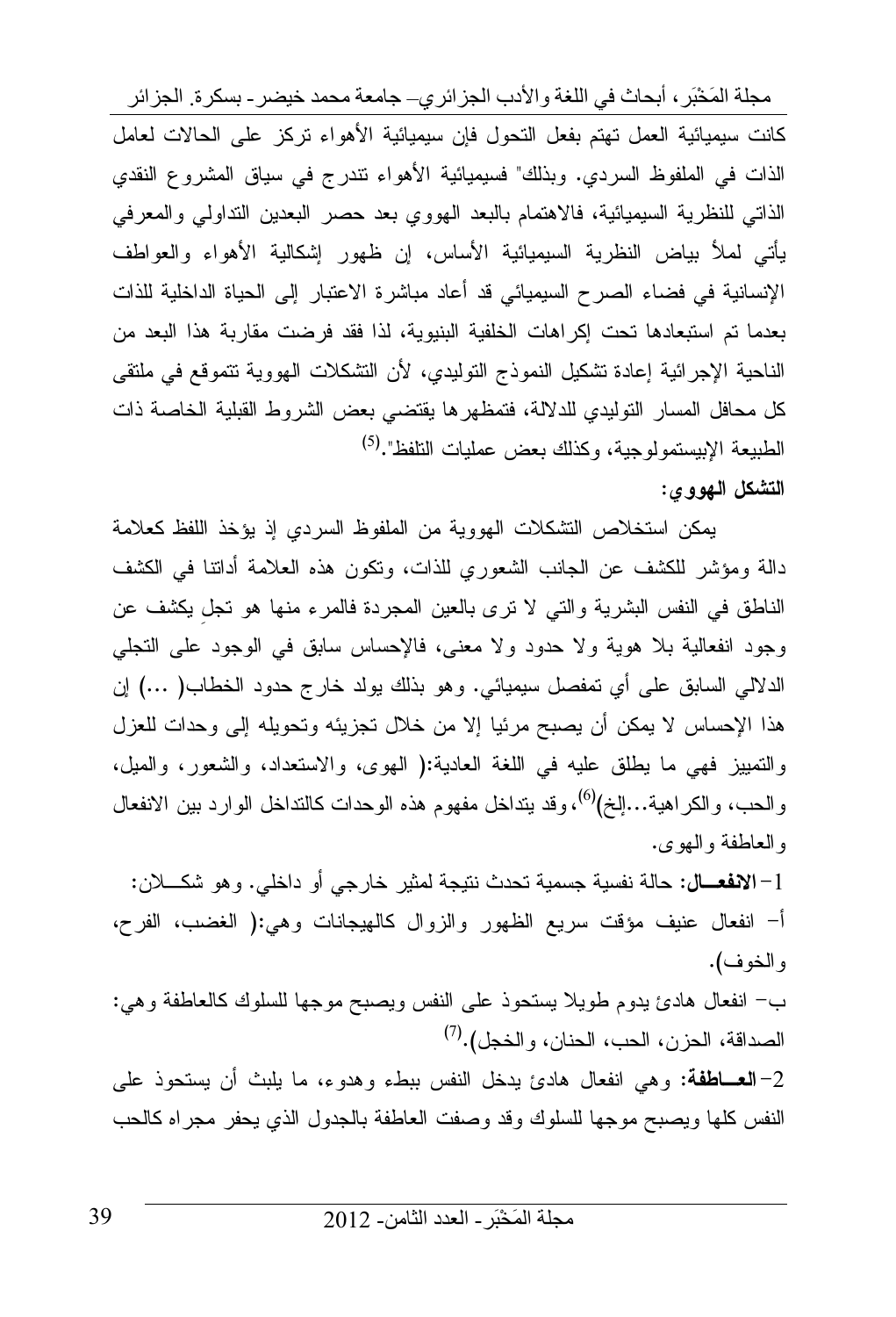البعد الـهووي ودوره في حركية الإنجاز دراسة في رواية" سيدة المقام" لواسيني الأعرج أ/ آسيا جريوي والحزن في العاطفة يكون دفينا غير بادِ للعيان، ولكنه ما يلبث أن يظهر لمجرد حادث يحدث أونبأ يسمع به.(<sup>8)</sup>

3–الهـوى: عاطفة نمت على حساب غيرها من العواطف، الهوى بجعلنا نرى كل شيء من خلاله، وقديما قالت العرب:( حبك الشيء يعمي ويصم)، والمقصود بذلك الحب الذي تحول إلى هوى، وهو دافع باعتباره محركا لصاحبه. وهو عاطفة؛ لأنه انفعال طويل الأمد. ثم هو هيجان لتأثيره العنيف والشديد بل أكثر من ذلك هو ظاهرة نفسية كلية تبدل من عالم الشخصبة بأكملها<sup>(9)</sup>، كهو ي البخل و الحب.

وتأسيسا على هذا الطرح. كان الهوى محط اهتمام السيميائيين، فقد خصص غريماس دراسة لمهوى الغضب بوصفه نكثيفا للبنبي الخطابية وضربًا بالنماذج التوقعية، انطلق غريماس من شرح معجمية الغضب فاستخلص برنامجًا حكائيًا مكونًا من المراحل الآتية:

إطار دلالي أوسع بِشمل بعض من مرادفاتها على نحو الكآبة والحقد والإهانة، مبينا أنه لا يتحدد في علاقته مع الموضوع( على نحو هوى البخل) وإنما في علاقته مع الطرف الأخر( المسؤول عن فشل وحرمان الطرف الأول). و برنامج الغضب يقتضي برنامجا أخر يتعلَّق بالانتقام، ويتطلب من الغاضب أن يتسلح بجهة إمكان الفعل لإثبات ذاته ونتحية  $^{(10)}$ . الطر ف الآخر

ويبقى بحث غريماس حول دراسة الهوى في كتابه( سيميائية الأهواء) مع جان فونتاني( Jacques Fontanille) بتسليط الضوء على الجانب الشعوري وحالة الذات المنجزة كما كان الاهتمام بالفعل في سيميائية العمل، وبذلك فقد أشار جان فونتاني إلى وجود اختصاصين يهتمان بالجانب الشعوري وهما. أولا– علم النفس أو التحليل النفسي وثانيا– سيميائية الأهواء( …)، وكان الإشكال المطروح. مما يتكون البعد الشعوري للخطاب؟.

والواقع ان نبحث سيميائية الأهواء نعمل على إنبات ما يلي: 1– ينبغي مراعاة الجانب الشعوري في المسار العاملي فإلى جانب أن العامل يعمل فهو يحس ويشعر وعليه يجب أن يكون العامل الحكائي مرفقا بالعامل النفسي.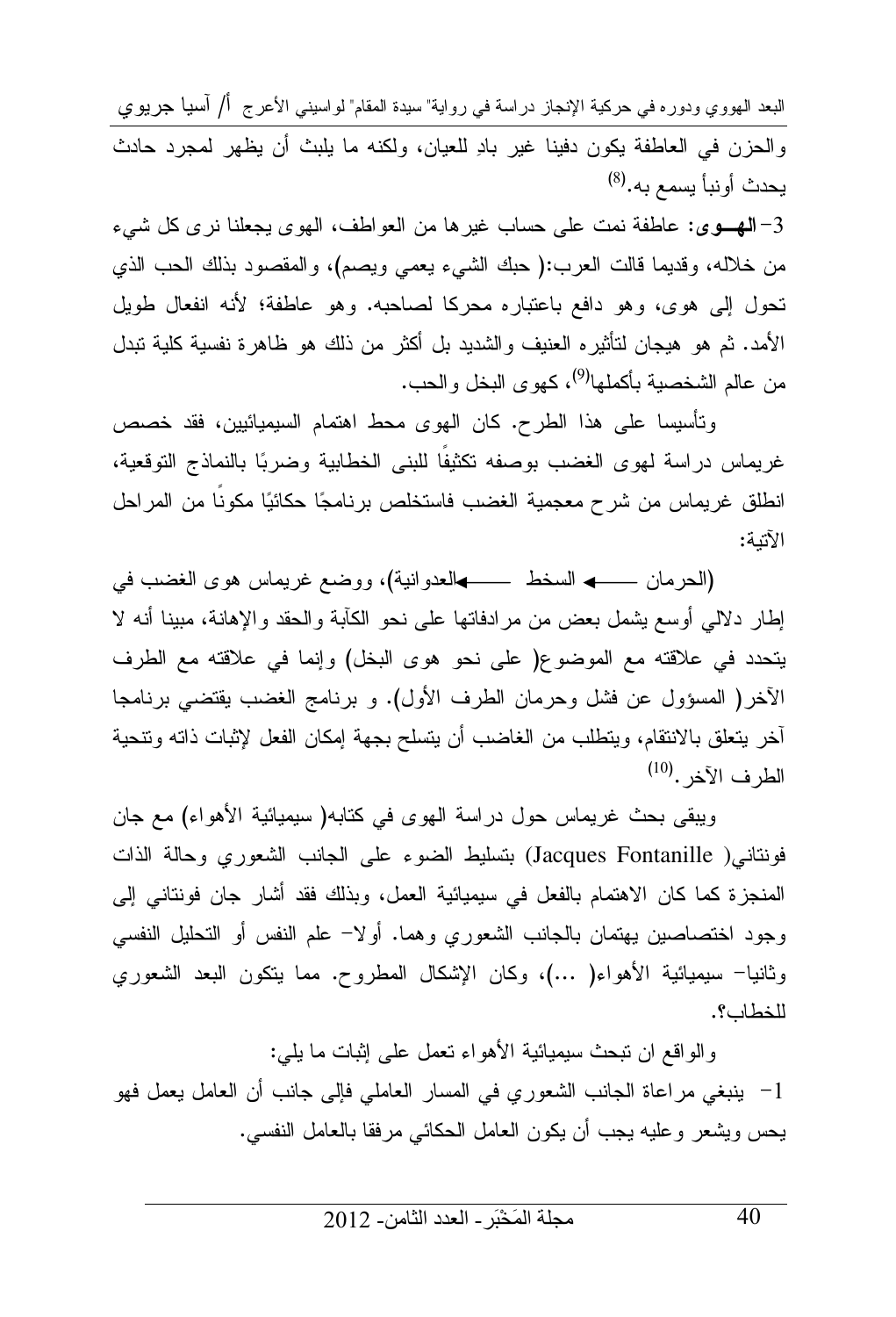مجلة المَخْبَرِ ، أبحاث في اللغة والأدب الجزائري\_ جامعة محمد خيضر ـ بسكرة الجزائر 2– نؤخذ الردود الجسدية Somatiques مأخذ الجد لكونها تجسد ما ينتاب الذات من أحاسيس ومشاعر، وذلك على نحو احمرار الوجه وشحوبه واصطكاك الأسنان وارتعاد الفر ائص.

3– نتكون الخطاطة الاستهوائية من مراحل نبين ندرج الهوى من المستوى العميق إلى المستوى السطحي.<sup>(11)</sup>

ومراحل الخطاطة الاستهوائية هي( الانكشاف الشعوري، الاستعداد، والمحور الاستهوائي، والعاطفة، النقويم الأخلاقي).<sup>(12)</sup>

وستتم دراسة الخطاطة الاستهوائية في الرواية من خلال نتبع أطوار الخطاطة السردية للسارد، والتبي نقف على خط موازي لها، والوقوف على دور البعد الهووي في حركة عامل الذات نحو الإنجاز ومدى نأثيره على الذات في تحقيق الموضوع.

## Schéma narratif :الخطاطة السريبة

تقوم الخطاطة السردية في هندستها على سلسلة من الحالات والتحولات لدى العاملين، وتتشكل هذه التحو لات من قواعد تمثل أطوارًا محركة للفعل نحو التحول من وضعية إلى وضعية ضديدة لها.

ويحدد سعيد بنكراد هذه الخطاطة بقوله:" تشكل نموذجا لنلك النحولات الواقعة بشكل تجريدي في مستوى يتسم بالمفاهيمية( ...) وأن الانتقال من الحالة الأولى إلى الحالة الثانية، لا يمكن أن يتم عن طريق الصدفة( …)، بل يجب التعامل مع هذا الانتقال كعنصر مبرمج بشكل سابق داخل الخطاطة السردية".<sup>(13)</sup>

وهذا الانتقال بتم بفعل التحول الذي بتشكل بتضافر أطوار الخطاطة السردية، وهذه الأطوار هي:<sup>(14</sup>ا التحريك Manipulation، الكفاءة Compétence، الإنجاز Performance، والجزاء Sanction)، فالخطاطة السردية هي تشكيلة تجسد لنا فعل النحول الذي يتم بالانتقال من وضعية( الحياة) إلى وضعية( الموت)، وهذا النحول يتم بمراحل أو عبر لحظات كوجود الإقناع للذات العاملة نحو التحريك، وعليه فالتعامل مع هذا الانتقال لا يتم بالصدفة وإنما بوجود شروط، لذا سنقف على أطوار الخطاطة السردية لعامل الذات السارد لموضوع الانتحار في الآتي: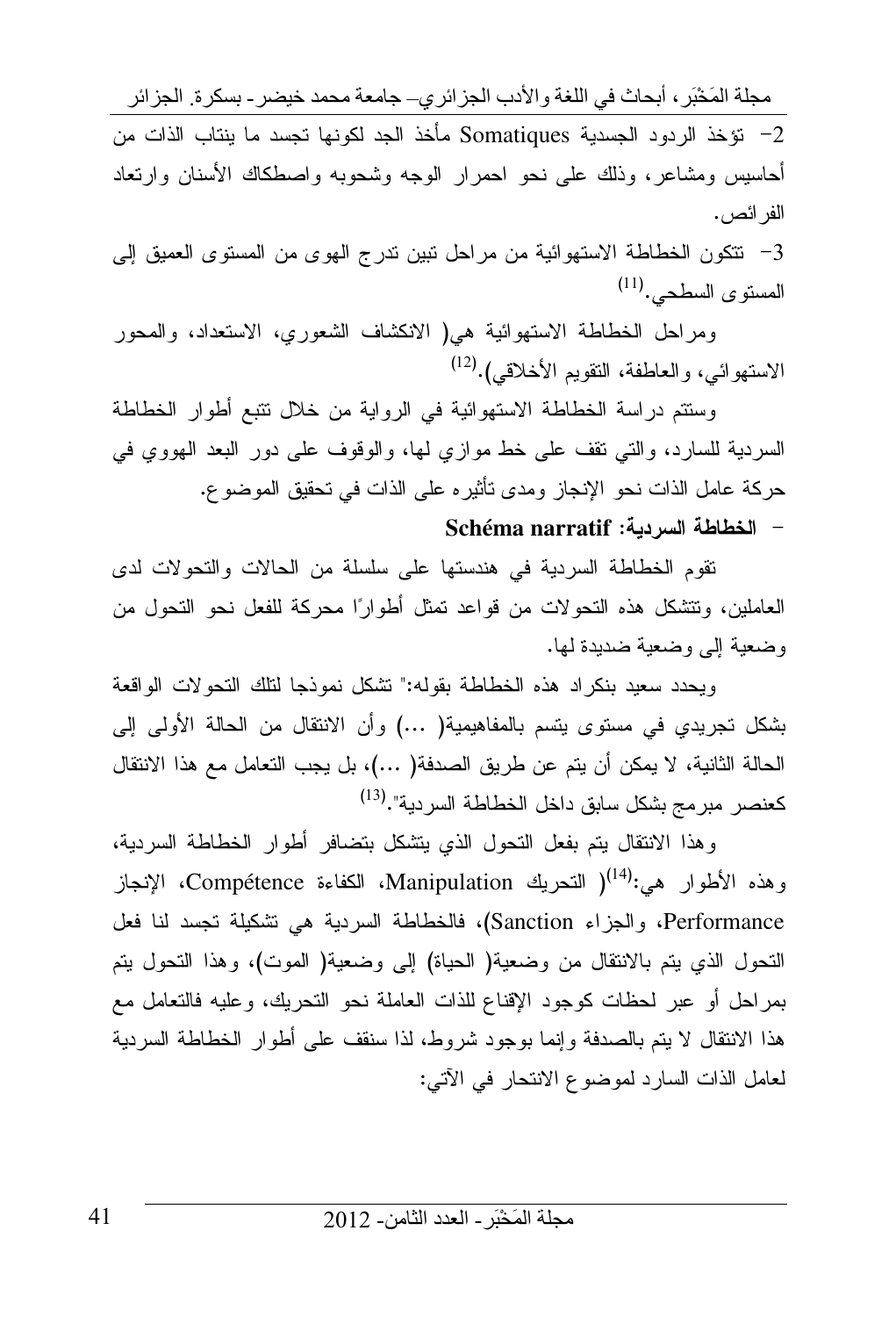البعد الـهووي ودوره في حركية الإنجاز دراسة في رواية" سيدة المقام" لواسيني الأعرج أ/ أسيا جريوي

## Manipulation للتحديك: Manipulation:

يتجلَّى طور التحريك لعامل الذات السارد من خلال التلفظ بالملفوظ أو ما يسمى شكل التعبير والذي يوصل الحاضر بالماضي، من خلال انفتاح الذاكرة وما دام" التحريك يتميز بكونه نشاطا يمارسه الإنسان نحو الآخر بهدف الدفع به إلى القيام بإنجاز ما".<sup>(15)</sup>

وعليه فإنه يتحدد بوجود عامل المرسل الذي يقوم بإقناع الذات نحو الإنجاز لتحقيق موضوع الانتحار ، إذ ينطلق عامل الذات لتحقيق موضوع الانتحار الذي ذيلت به الرواية من الخيوط الأولى لحظة التحريك نحو التحول، وهذه الحركة تسير وفق بعدين أساسيين للتركيبة السردية: أولا− البعد الذهني ويسمى البعد المعارفي وثانيا− البعد النداولي<sup>(16</sup>) ويرتبط هذان البعدان بعامل المرسل لتحريك عامل الذات من خلال الإقناع، الذي يتم بالتدريج حيث تبدأ لحظة التحريك بذهاب الذات الى المستشفى بعد تلقيه اتصالاً هاتفيًا بضرورة القدوم من خلال الملفوظ( ألـــو!! ضروري نأتـي إلىي المستشفى مريم مر بضة جدًا).<sup>(17)</sup>

إن ذهاب الذات الى المستشفى بمثابة البداية لظهور الخيوط الأولى لفعل التحول، حيث يدخل في حالة من النونر والقلق النفسي، والخوف والحزن كما ورد في الملفوظ " المستشفى واسع وأنا صغير يمتد في داخلي كالظل الأبيض( …) وأنا الرجل الصغير المفرغ من داخله مازلت أتمرس وسط هذه الساحة المقلقة بنتابني حزن عميق... حزن الذي لا يملك أي جو اب لدهشته".(<sup>18)</sup>

فالملفوظ السردى يحدد اللحظة الأولى المرتبطة بتصاعد الجانب النفسي لعامل الذات والتي نتصاعد أكثر بعد موت صديقته مريم، حيث يلحظ بأنه كان يقرأ روايته المخطوطة على مسمع مريع وهي ميتة:" ماتت قالها الطبيب العجوز، ماتت منذ خمس دقائق( …) كنت أقرأ على مسع مريع وهي ميتة؟"<sup>(19)</sup>، وهنا يدخل عامل الذات في لحظة عدم الاقتناع وعدم نقبل الحادث، برفض الاقتناع بموت مريع" لم أقتنع بحالة الموت إلا عندما بدأت مجموعة من الأطباء والمساعدين من الممرضين والممرضات بنزعون من أنفها الأنابيب والخيوط الكثير ة...".(20)

فهذه اللحظة التي نبدأ من مرحلة عدم الاقتناع إلى الاقتناع نمر وفق البعد الذهنبي المحرد للذات بندخل العامل المرسل القوي وهو العامـــل النفسي أو البعـــد الـهووي للذات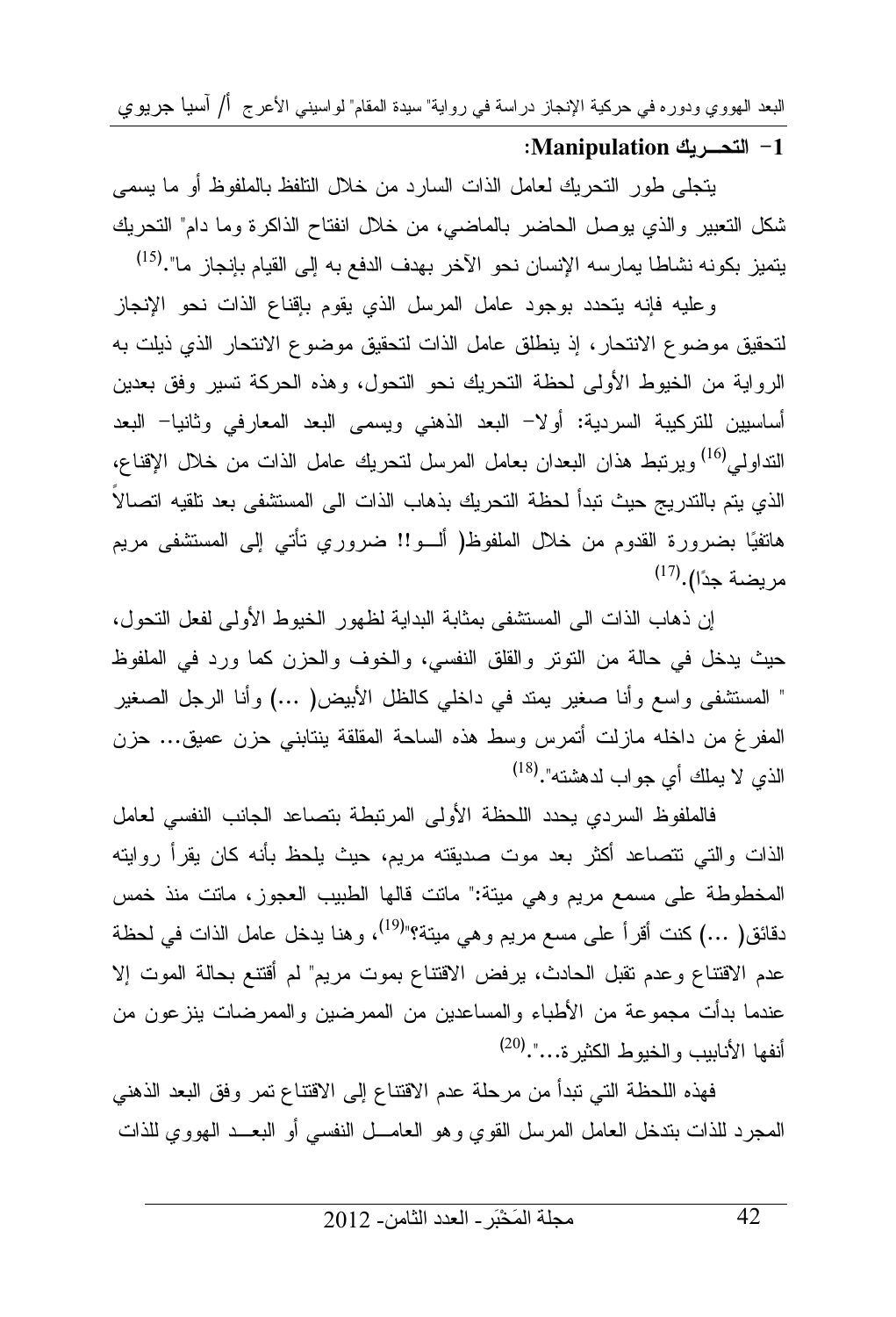مجلة المَخْبَرِ ، أبحاث في اللغة والأدب الجزائري\_ جامعة محمد خيضر ـ بسكرة الجزائر والمنمثل في موت مريع، وهو المحرك للذات. حيث نجد العامل النفسي يتصاعد ندريجيا بإقناع عامل الذات بموت مريم، فيكون ميلاد النحريك بخلق صيغة فعل الفعل( -Faire Faire) بدفع الذات إلى القيام<sup>(21)</sup> بفعل الانتحار .

فتتحول الذات في البعد الذهني من حالة رفض وعدم الاقتناع إلى حالة قبول<sup>(22)</sup> وافتناع، حيث ان عامل الذات نقتنع بموت مريع ويتكون لديها العامل الأساسي لإنجاز الفعل<sup>(23</sup>)، وهذه اللحظة بمثابة البداية لدخول الذات في مرحلة الإنجاز وذلك لنوفر شروط الكفاءة، ويتجلَّى هذا من خلال النصميم على فعل ما ويتمظَّهر لنا هذا الفعل بعد تذكر انتحار صديقته الشاعرة( صافية كتو)، فتدخل الذات من حالة عدم معرفة الموضوع إلى حالة المعرفة وذلك بتمظهر موضوع الانتحار بوجود العامل المساعد( التذكر)، حيث يستحضر حادث انتحار صديقته الشاعرة، فكان هذا إعلانًا لنقطة الإنطلاق في مساره نحو الجسر " تليملي" ويترك جسده ينزلق بين الشوار ع بعد أن بدأ موت مريم يرتسم في مخيلته.

إن عامل المرسل النفسي نحو تحريك الذات متمثل في الحزن الشديد لموت مريم بالدرجة الأولى من جهة، ومن جهة ثانية هو ذلك الشعور الضمني في ذات السارد، حيث يشعر بالفردانية والتهميش والاستبداد، فتحيط به هالة من الاغتراب والشعور بالتلاشي و عدم الانتماء<sup>(24)</sup>، فنجده يقول:" أشعر بأني لست مو اطنًا على الإطلاق، لا أنتمي إلى هذا البلد، كل ما يحيط بي يدفعني إلى الانتحار أو العودة إلى البيت وأغلق على نفسى حتى أندثر مثل الريح"<sup>(25)</sup>، فالذات السارد تعانى من الانحسار النفسى إذ يدخل في حالة من الانفصال عن المدينة( الأنا الجماعية)، وانفصال عن الذات الجانب الروحي فيتظافر الجانبان: الجانب الذاتي الروحي والمتمثل في موت مريم، والجانب الموضوعي والمتمثل في ذلك الشعور بالتهميش والاغتراب في المدينة، ومنه نتولد الإرادة لعامل الذات من أجل تحقيق موضوع الانتحار فتتمظهر علاقة الرغبة بين الذات والموضوع( الانتحار)، وهي علاقة رابطة بينهما تسمح باعتبار الذات السارد والموضوع الانتحار مؤشرًا سيميائيًا لأحدهما من أجل الآخر<sup>(26)</sup> فيبدأ البرنامج السردي للذات السارد في تحوله من الحالة الأولية التي يتميز فيها العامل الذات بالانفصال إلى الحالة النهائية التي يتصل فيها بالموضوع<sup>(27)</sup> الانتحار ، فتتشكل الصيغة الآتية:

( ذ<sub>1</sub> ∩ م) —— ♦ ( ذر ∪ م)، فيتحقق للملفوظ نحولاً اتصاليًا بالموضوع القيمة للذات السارد.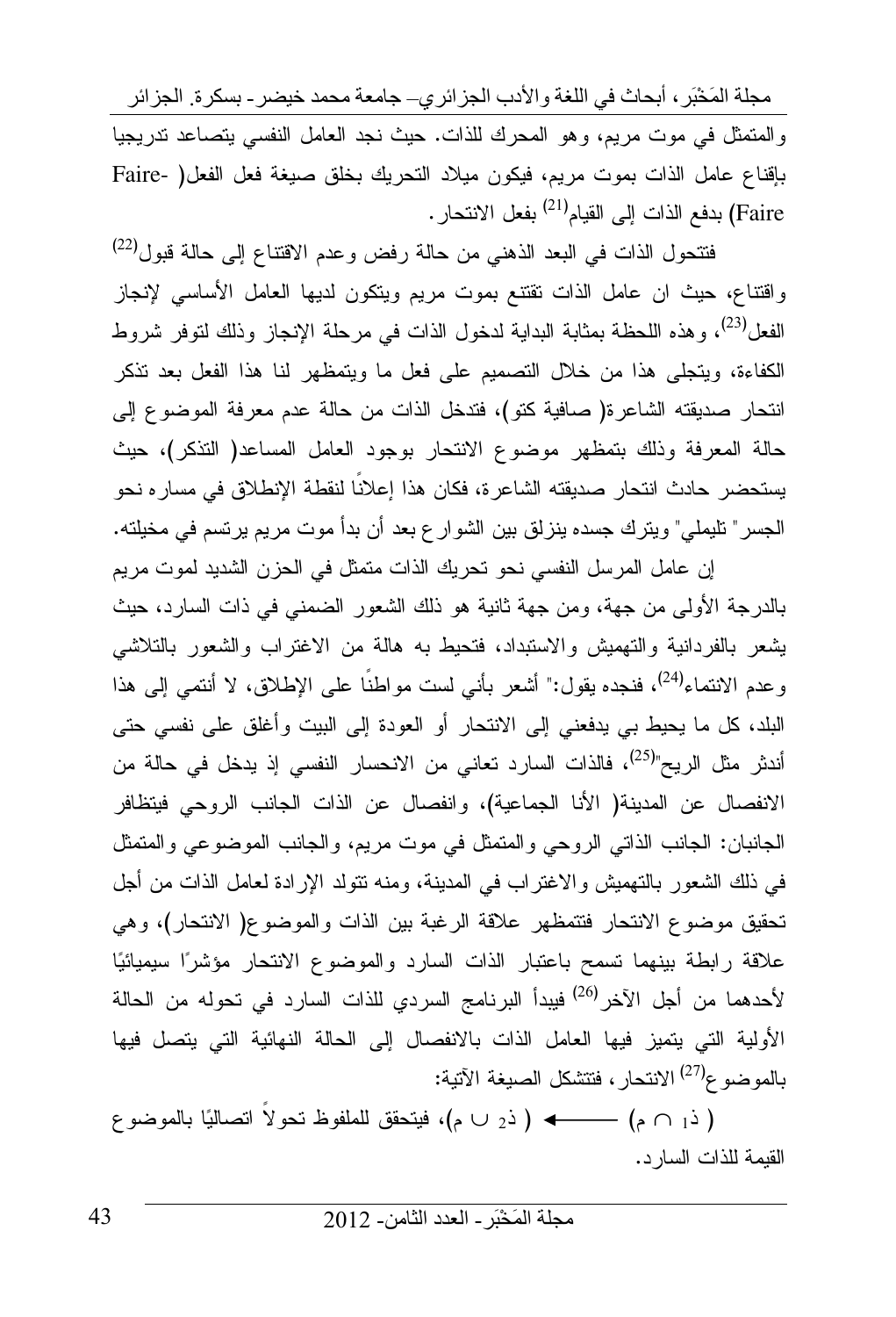البعد الهووي ودوره في حركية الإنجاز دراسة في رواية" سيدة المقام" لواسيني الأعرج أ/ آسيا جريوي

وتتمظهر علاقة الرغبة من خلال إرادة الفعل( أريد أن أدخل في إغفاءة الموت المفاجئ)<sup>(28)</sup> وبهذه العلاقة يتكون عامل آخر مساعد نحو الاندفاع إلى الأمام في رحلته نحو جسر" نليملي" مقاومًا سقوط الأنواء، وهبوب الرياح، والشوارع الضيقة فيكون الإنجاز لتحقيق موضوع الانتحار، وعليه نتحقق إرادة ذات السارد لحصول الرغبة والتصميم نحو الموضوع، كما في الصيغة الآتية لملفوظ التحول الاتصالي:

فتتحول الذات من ذات فعل( ذ1) إلى ذات حالة( ذ2) بتحقيق الموضوع، والانتقال من حالة الانفصال إلى حالة الاتصال، ويحدد لنا الانتقال من وضعية( الحياة) بوجود مريع إلى وضعية ضديدة لها هي( الموت)، بفقد مريع كما ورد في الملفوظ( حياتكِ  $^{(29)}$ . حياتي)

> فموت مريم هو المحرك الرئيس للذات نحو تحقيق البرنامج السردي. :Compétence الكفاءة Compétence

نتمظهر جهات الفعل لموضوع الانتحار من خلال الجهات المضمرة وهي: ( إرادة الفعل، وواجب الفعل) المحدد للنأسيس والجهات المحينة، وهي:( معرفة الفعل، وقدرة الفعل) المحدد للنأهيل، وبذلك نرتسم معالم الكفاءة الجهانية بوجود النأسيس والنأهيل نحو التحقيق في طور الإنجاز .

فحين يمتلك الذات( إرادة الفعل) يندفع إلى الأمام بأمر من المرسل العامل النفسي( موت مريم)، ويمثل هذا الحادث الأليم الإعلان المسبق لمونه، حيث بدأ بفعل المشـي، فيتأسس الفعل من خلال جهة الواجب لتميز الذات عن الممثلين بـهذا الفعل وهو الشعور بالتردد في الكيفية، ونلمس ذلك في الملفوظ:" شعرت بالآلام الحادة نتنقل من رأسي وجسدي، ونتمركز في صدري عند حدود الانحناءة على مقبض الجسر الحديدي ( …) كم هي مؤلمة درجة الارتطامة على الأرض! أوف وينتهي كل شيء…".<sup>(30)</sup>

يشير الملفوظ إلى التساؤل الذي يعبر عن شعور الذات بالتردد نحو موضوع الانتحار، وبعد امتلاك التأسيس بتدرج عامل الذات نحو التأهيل، وذلك من خلال الجهات المحينة من خلال معرفة الفعل للذات" ليكن لقد آن الأوان لتصفية حسابي مع نفسي"<sup>(31)</sup>. فبتصعيد العامل النفسي للذات نتكون حالة شعوريسة ندفعه للانتقال نحو إنجاز الفعـــل إذ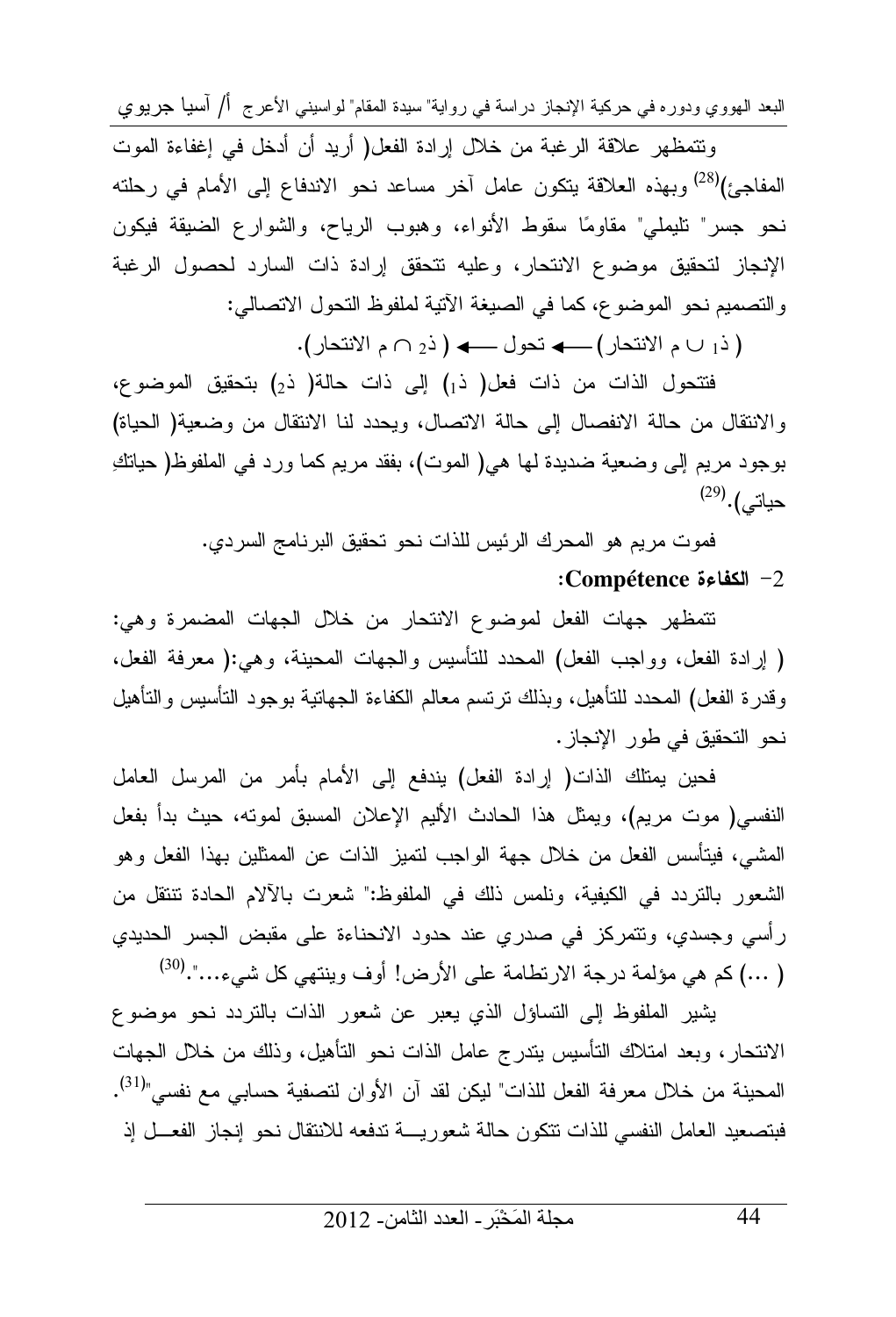مجلة المَخْبَرِ ، أبحاث في اللغة والأدب الجزائري\_ جامعة محمد خيضر ـ بسكرة ِ الجزائر نتولد القدرة على الفعل بالتصميع على موضوع الانتحار.

:La Performance ألإنجـــاز -1

وهو طور التتفيذ فالذات تمتلك الشروط الكافية لإنجاز الفعل فتتتقل الذات من البعد المعرفي والإدراكي حول إنجاز الموضوع إلى امتلاك الكفاءة لإنجاز فعل الانتحار، فينتقل مو ضوع الانتحار ٍ من كينونة الفعل إلى فعل الكينونة في الإنجاز "… أطل من أعلى الجسر، أصعد على المقابض الحديدية، الـهوة نزداد أكثر فأكثر… وأنا جسدي يتدحرج في المهواء، أقبض على المقابض الحديدية بقوة أكز على أسناني، أرفض أن أرى الهوة مرة أخرى، أغمض عيني، ليكن ثم أفتح كفي على سعتهما...".<sup>(32)</sup>

و عليه يتحقق البرنامج السردي في الإنجاز لموضوع الانتحار الذي ينتهي بتحقيق موضوع القيمة( الموت) على المستوى العملي فتتتقل ذات الفعل إلى ذات الحالة 4- الجسزاء Sanction:

يعد الجزاء الطور النهائي في الخطاطة السريبة، حيث بيرز كينونة الكينونة، وفي نرابطه مع التحريك المؤسس للبرنامج السردي المستهدف، يقدم معالجة للبرنامج المحقق في سبيل تقويم ما تم تحويله<sup>(33)</sup>، وسنحاول الوقوف على تحليل الجزاء من خلال البعد النداولبي.

الجزاء في البعد التداولي:

برِتبط الجزاء بفعل التأويل للعمل الإنجازي، وعليه:" فإذا كان التحريك هو نقطة انطلاق للفعل السردي فإن الجزاء هو نقطة استقرار هذا الفعل"<sup>(34)</sup>، فنلحظ نجاح البرنامج السردي لموضوع الانتحار بإصدار الحكم قبل فعل الإنجاز من خلال ضمير المتكلم( أنا)، وهو مؤشر لتحقيق البرنامج" أنا جسدي يتدحرج في الهواء..." <sup>(35)</sup>، فالذات تقوم بتأويل فعل الإنجاز قبل وقو عه، فهو جزاء تداولي، والذات المنجزة هنا هي الذات المؤولة للفعل.

وعلى هذا الأساس نجد أن عامل الذات حقق موضوع الانتحار بالانتقال من الو ضعية البديئة إلى الو ضعية النهائية.

وكما نتبعنا هذا النحول في الفعل بالمرور عبر أطوار الخطاطة السردية لفعل النحول، سنحاول استخلاص الخطاطة الاستهو ائيسة بالوقوف على البعــد الهووى، كمـــا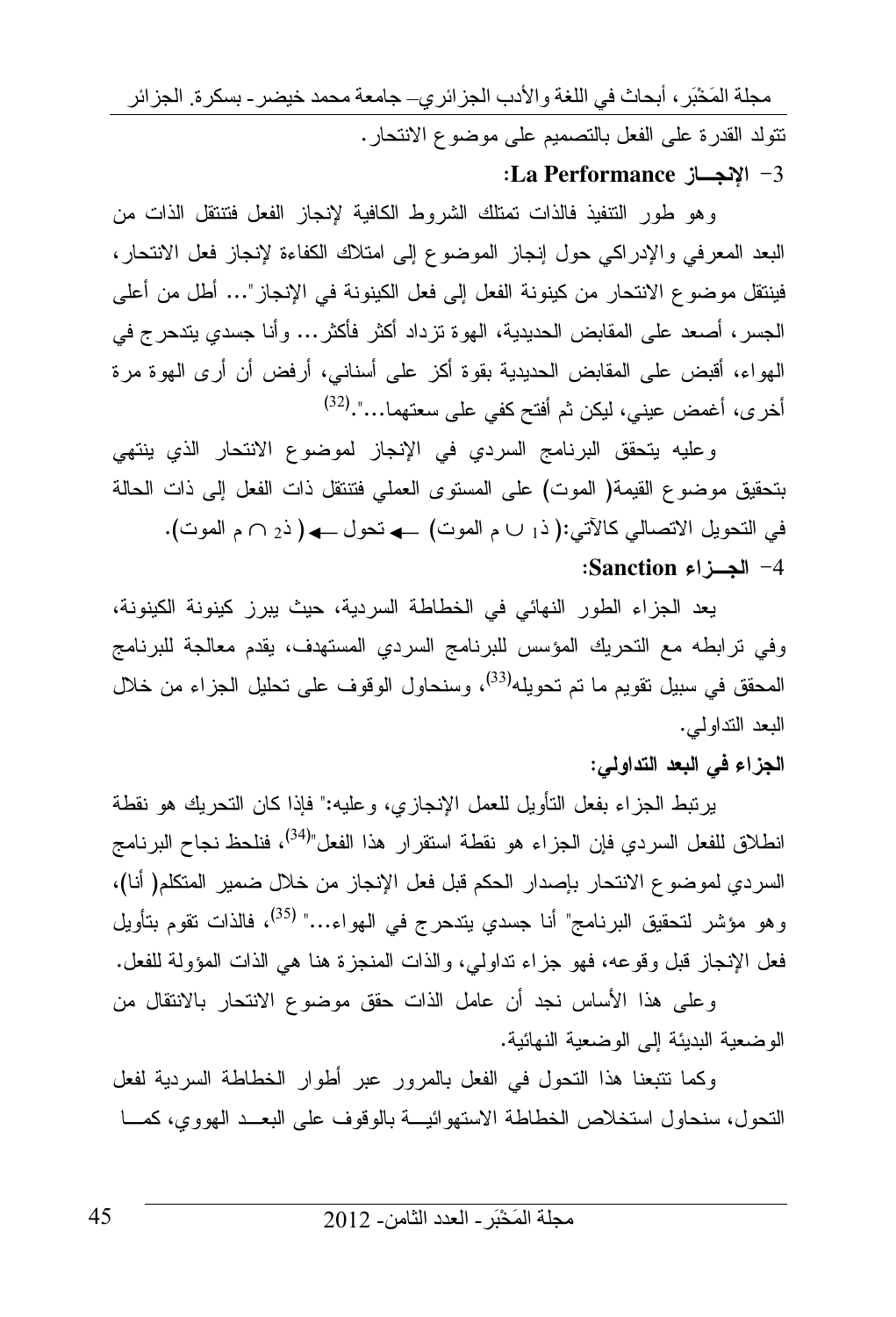البعد الهووي ودوره في حركية الإنجاز دراسة في رواية" سيدة المقام" لواسيني الأعرج أ/ آسيا جريوي استخلصنا البعد المعارفي والنداولي في البرنامج السردي، فالجانب الشعوري لعامل الذات مرتبط بالفعل وحركيته في الإنجاز والانتقال من وضعية إلى وضعية ضديدة لها.

وبذلك نلحظ انتقالا في الخطاطة الاستهوائية من المستوى العميق إلى المستوى السطحي مرورًا بمراحل هي:

– ا**لانكشاف الشعورى:** ينتاب الذات شعور داخلي أثناء نلقيه اتصال هاتفي بضرورة القدوم، وأثناء قدومه للمستثنفي يدخل في هالة من النوتر والقلق النفسي والخوف، فتبرز الذات الاستهو ائية في الملفوظ السر دي بهو ي الخو ف.

– ا**لاستعداد**: تبدأ الونيرة النفسية بتصاعد وتقف للتعبير عن الحزن، وذلك بعد افتناع الذات بموت مريم.

– ا**لمحور الاستهوائي**: تدخل الذات الاستهوائية مرحلة الحزن الشديد لموت مريم، وكذا الشعور بالفردانية والتهميش، فتحيط به هالة من الاغتراب والشعور بالتلاشي وعدم الانتماء فتعاني الذات هنا من الانحسار النفسي فتتولد الرغبة نحو موضوع الانتحار .

– ا**لعاطفة**: ومن خلال الحزن الشديد نصبح العاطفة هنا حدث استهوائي يتجسد من خلال المشي واندفاعه نحو الجسر لتتفيذ موضوعه، ويبرز الحدث الاستهوائي أيضًا بوقوف الذات من أعلى الجسر .

– ا**لتقويم الأخلاقي:** بير ز لنا موقف الانتحار أنه انتحار للمثقف، فهو انتحار فكر ي بر مي مخطوطته من أعلى الجسر ووثائقه، وهي نجسد حالة المثقف في البعد السوسبوثقافي في المدبنة.

وبذلك فالخطاطة الاستهوائية نشكل ندرج الهوى من المستوى العميق إلى المسنوى السطحي للذات الاستهوائية، وعليه فالسيميائية سعت إلى إعادة بناء الأهواء سيميائيًا لإثبات مدى استقلالية البعد الانفعال<sub>ى</sub> داخل النظرية السيميائية العامة<sup>(36</sup>).

و عليه يمكن القول إذا كانت سيميائية الأهواء مستقلة في در استها فإنها متصلة في أن واحد بسيميائية العمل وذلك للوجود السيميائي، ومنه فالبعد الهووي مرنبط بالمسار العاملي في حركية الانجاز. وتكون بذلك الخطاطة الاستهوائية داخلية مرتبطة بشعور الذات وموازية للخطاطة السردية في المسار العاملي.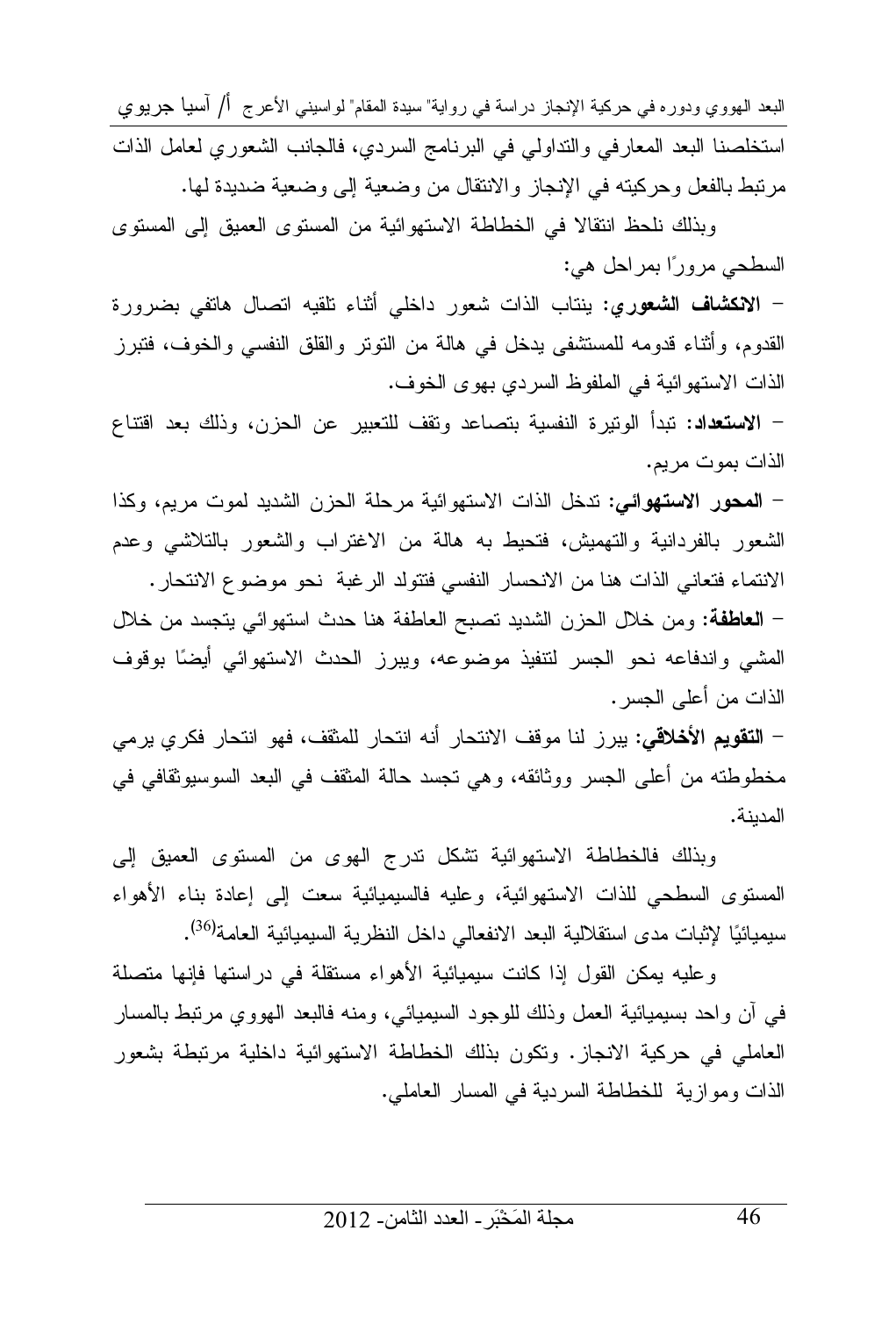مجلَّة المَخْبَرِ ، أبحاث في اللُّغة والأدب الجز ائر ي– جامعة محمد خيضر ـ بسكر ة ِ الجز ائر الـهوامش:

1– ينظر: عبد المجيد نوسي: التحليل السيميائي للخطاب الروائي( البنيات الخطابية– التركيب– الدلالة)، شركة النشر والتوزيع، المدارس، الدار البيضاء، المغرب، ط1، 2002، ص 44.

2- ينظر: تقديم جميل حمداوي، جوزيف كورنيس: مدخل إلى السيميائية السردية والخطابية، نر: جمال حظري، منشورات الاختلاف، الجزائر ط1، 2007، ص 12. 3– ينظر: رشيد بن مالك: البحث السيميائي المعاصر، السيميائية والنص الأدبى، أعمال ملتقى معهد اللغة العربية وأدابها، جامعة عنابة باجي مختار، 15– 17 ماي 1995، ص 33.

4– محمد الداهي: سيميائية الأهواء، مجلة عالم الفكر( السيميائيات)، إصدارات المجلس الوطني للثقافة والفنون والأداب، الكويت، العدد 03، المعلد 35، 2007، ص 213.

5- ينظر: محمد بادي: سيميائيات مدرسة باريس، المكاسب والمشاريع( مقارنة إبيستمولوجية) مجلة عالم الفكر ( السيميائيات)، ص 303.

6– سعيد بنكراد: السيميائيات النشأة والموضوع، مجلة عالم الفكر( السيميائات)،  $.10\,$ ص

7-أنس شكشك: علم النفس العام، القوى النفسية المعرفية والقوى النفسية المحركة للسلوك، دار النهج للدراسات والنشر والنوزيع، حلب، سوريا، ط1، 2008، ص 71–72. 8– المرجع نفسه، ص 77. 9- المرجع نفسه، ص 80.

10- ينظر: محمد الداهي: سيميائية الأهواء، ص 235- 236. 11– ينظر : محمد الداهي: سيميائية الأهواء، ص 236.

12– المرجع نفسه، ص.ن.

13– سعيد بنكراد: مدخل إلى السيميائية السردية، منشورات الاختلاف، ط1، 1994، ص 55.

14- Ibid : Groupe d'Entrevernes, Analyse Sémiotique des texes, presses universitaires de lyon imprime en France. 1979. P 52